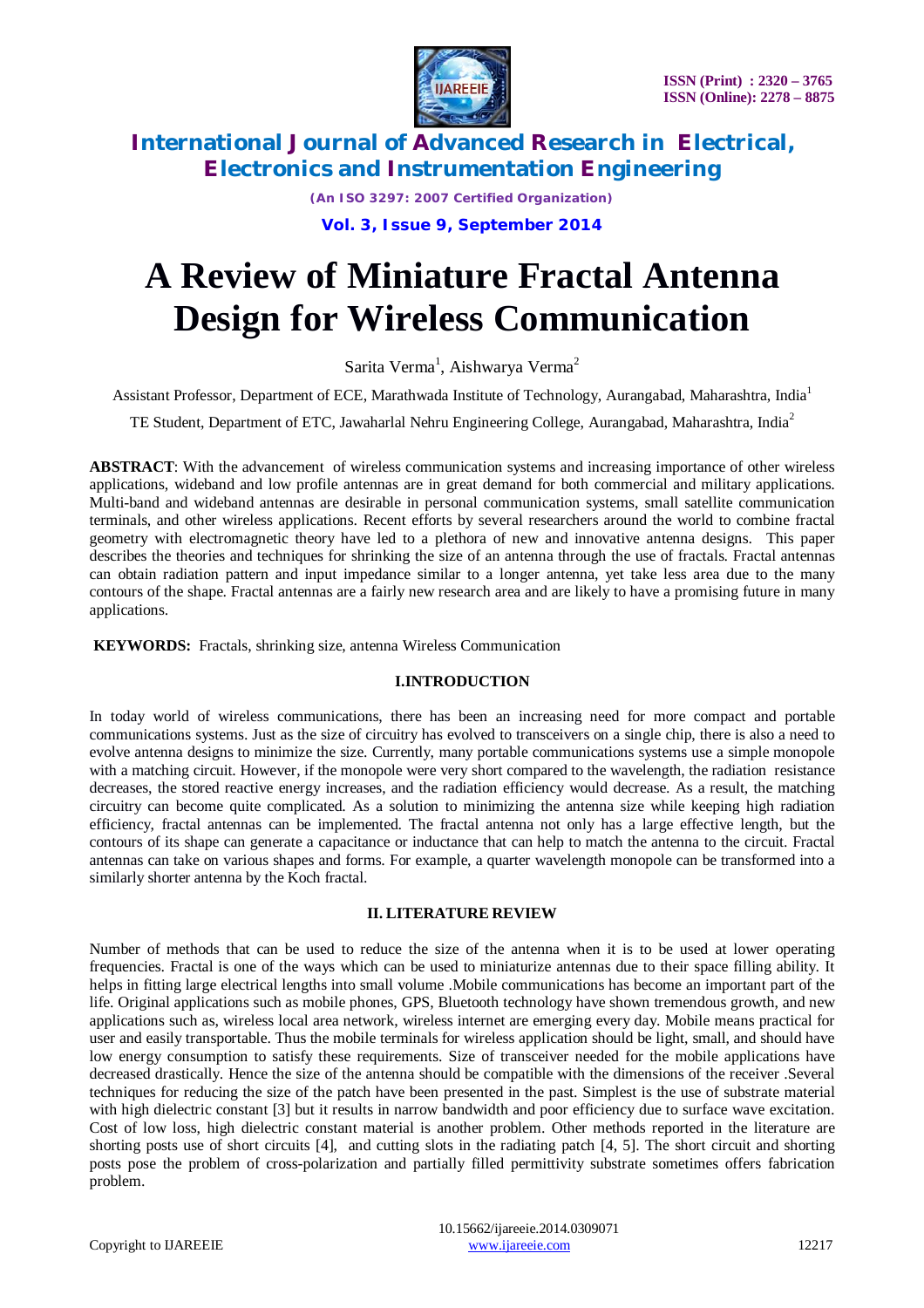

*(An ISO 3297: 2007 Certified Organization)*

### **Vol. 3, Issue 9, September 2014**

Thus the high convoluted shape of a fractal allows to reduce the overall volume occupied by the resonating elements.

### **III FRACTALS**

The term fractal, which means broken or irregular fragments, was originally coined by Mandelbrot [to describe a family of complex shapes that possess an inherent self-similarity, self affinity in their geometrical structure. The original inspiration the development of fractal geometry came largely from an in-depth study of the patterns of nature. For instance. fractals have been successfully used to model such complex natural objects as galaxies, cloud boundaries, mountain ranges, coastlines, snowflakes, trees, leaves, ferns, and much more. Since the pioneering work of Mandelbrot and others. a wide variety of validations for fractals here has been an ever-growing demand, in both the military as well as the commercial sectors, for antenna designs that pos was originally coined by Mandelbrot to describe a family of complex shapes that possess an inherent self-similarity c,r self affinity in their geometrical structure. The original inspiration for Traditional approaches to the analysis and design of antenna systems have their foundation in Euclidean geometry. There has been a considerable amount of recent interest, however, io the possibility of developing new types of antennas that employ fractal rather than Euclidean geometric concepts in their design. We refer to this new and rapidly growing field of research as fractal antenna engineering. Because fractal geometry is an extension of classical geometry, its recent introduction provides engineers with the unprecedented opportunity to explore a virtually limitless number of previously unavailable configurations for possible use in the development of new and antenna designs.

#### *A.* **WHY FRACTALS?**

Advantages of fractal antenna technologies [2]

- Miniaturization of antenna size
- better input impedance matching wideband/multiband instead of many frequency independent ,reduced mutual coupling in fractal array
- Achieve resonance frequencies that are multiband.
- May be optimized for gain.
- Achieve wideband frequency band.
- Some of these unique geometries. [6]

#### **IV. KOCH CURVE**

The expected benefit of using a fractal as a dipole antenna is to miniaturize the total height of the antenna at resonance, where resonance means having no imaginary component in the input impedance. The geometry of how this antenna could be used as a dipole is shown in Fig 1.



**Fig. 1**- Geometry of Koch dipole

A Koch curve is generated by replacing the middle third of each straight section with a bent section of wire that spans the original third. Each iteration adds length to the total curve which results in a total length that is 4/3 the original geometry.

$$
Lengtht_{Koch} = h \cdot (\frac{4}{3})^n
$$

 10.15662/ijareeie.2014.0309071 Copyright to IJAREEIE www.ijareeie.com 12218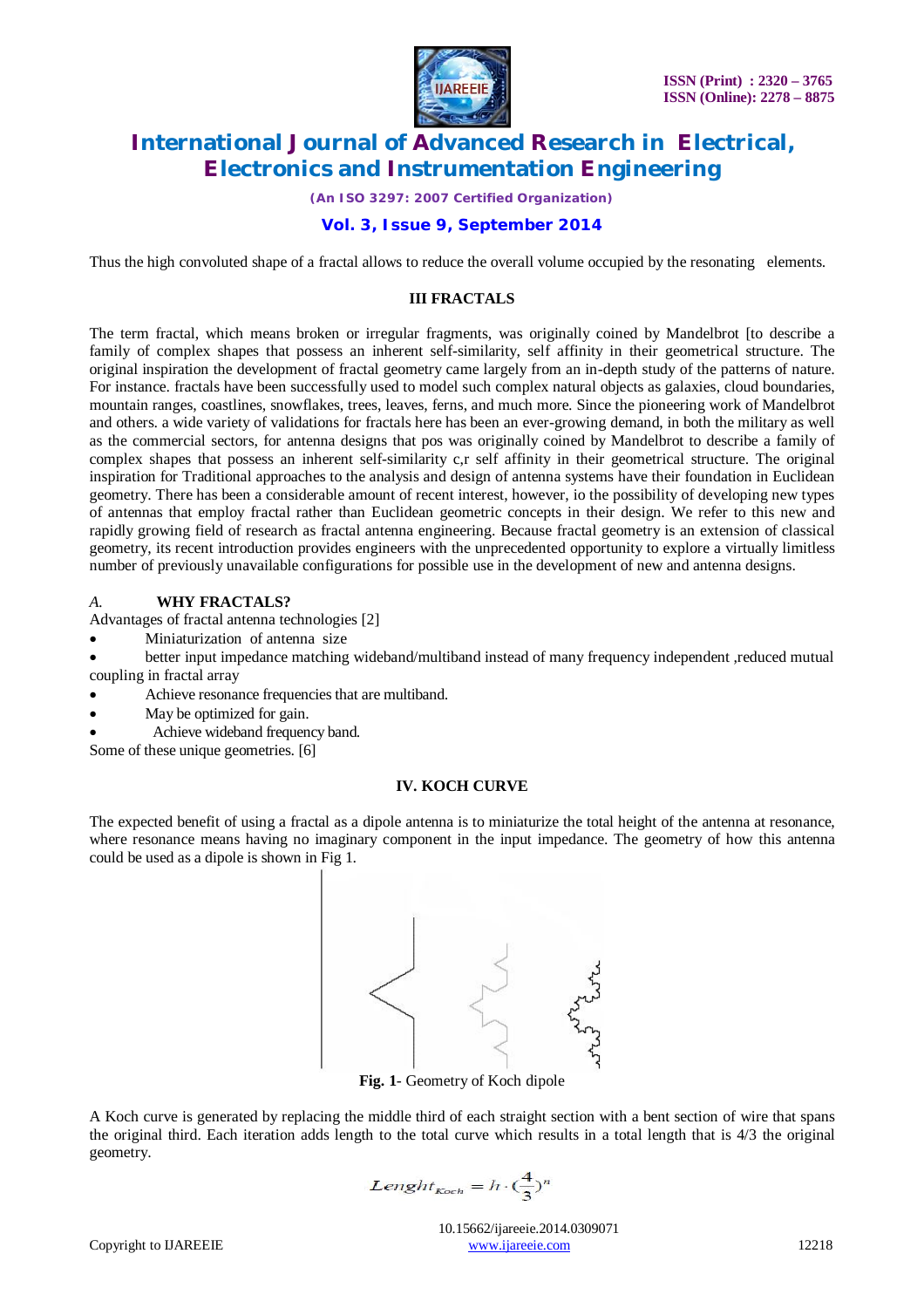

*(An ISO 3297: 2007 Certified Organization)*

### **Vol. 3, Issue 9, September 2014**

The miniaturization of the fractal antenna is exhibited by scaling each iteration to be resonant at the same frequency. The miniaturization of the antennas shows a greater degree of effectiveness for the first several iterations. The amount of scaling that is required for each iteration diminishes as the number of iterations increase. The total length of the fractals at resonance is increasing, while the height reduction is reaching an asymptote. Therefore, it can be concluded that he increased complexity of the higher iterations are not advantageous. The miniaturization benefits are achieved in the first several iterations (Fig. 2).



**Fig.2-Miniaturization benefits**

Loop antennas are well understood and have been studied using a variety of Euclidean geometry. The have distinct limitations, however. Resonant loop antennas require a large amount of space and small loops have very low input resistance. A fractal island can be used as a loop antenna to overcome these drawbacks.



**Fig. 3-Two possible fractal loop antennas**

Fractals loops have the characteristic that the perimeter increases to infinity while maintaining the volume occupied. This increase in length decreases the required volume occupied for the antenna at resonance. For a small loop, this increase in length improves the input resistance. By raising the input resistance, they antenna can be more easily matched to a feeding transmission line.

#### **V.KOCH LOOP**

The starting pattern for the Koch loop that is used as a fractal antenna is a triangle. From this starting pattern, every segment of the starting pattern is replaced by the generators. The first four iterations are shown in Fig. 4. The starting pattern is Euclidean and, therefore, the process of replacing the segment with the generator constitutes the first iteration.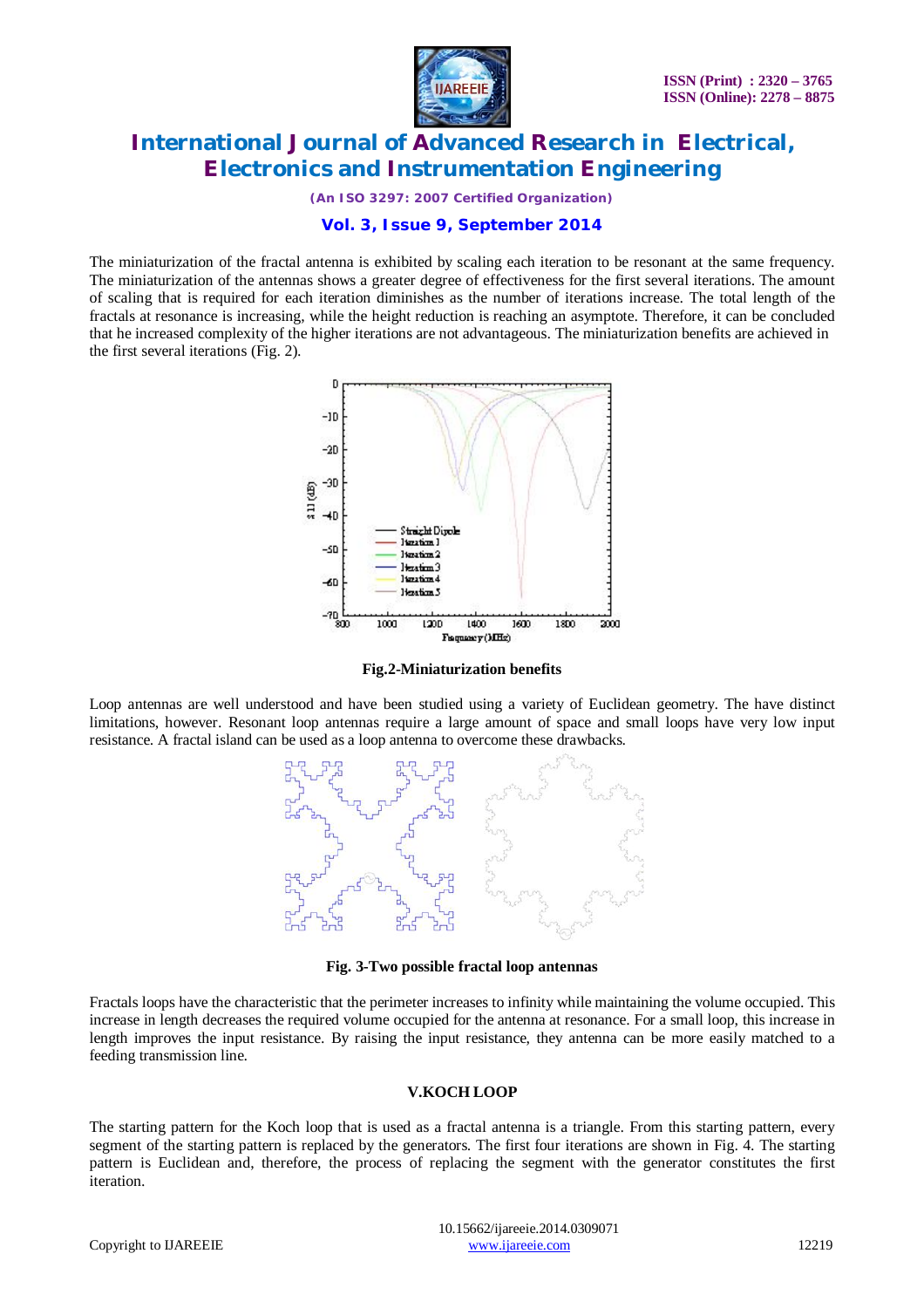

*(An ISO 3297: 2007 Certified Organization)*

**Vol. 3, Issue 9, September 2014**



**Fig. 4- First four iterations of Koch loop**

The area of the fourth iteration of the fractal loop, which is a key parameter for small loop antennas, with radius R, is given by

Area<sub>Each loop</sub> = 
$$
(1 + \frac{3}{9} + \frac{12}{81} + \frac{48}{729} + \frac{192}{6561})\frac{1}{2}\frac{3\sqrt{3}}{2}r^2
$$
 =

The area of a circle is given by

$$
Area_{Circular\ loop} = \pi r^2
$$

Therefore, if the two areas are compared:

$$
\frac{Area_{Koch\,loop}}{Area_{circular\,loop}} = 0.65
$$

It can be seen that the area of the fourth iteration of the Koch loop is 35% smaller than a circumscribed circle. The permiter of the fourth iteration of a Koch loop is given by

Perimeter<sub>Koch loop</sub> = 
$$
3\sqrt{3}r(\frac{4}{3})^n
$$
  
Perimeter<sub>Koch loop</sub> = 16.42r

The circumference of a circle is:

Perimeter<sub>Circular loop</sub> =  $2\pi r$ 

Therefore, the perimeter of a fourth iteration Koch loop is 2.6 times longer than a circumscribed circular loop.<br> $Perimeter_{Koch\ loop}} = 2.614$ 

Input resistances, with regarding to perimeter, are compared and shown in Fig. 5



**Fig. 5- Input resistances, with regarding to perimeter**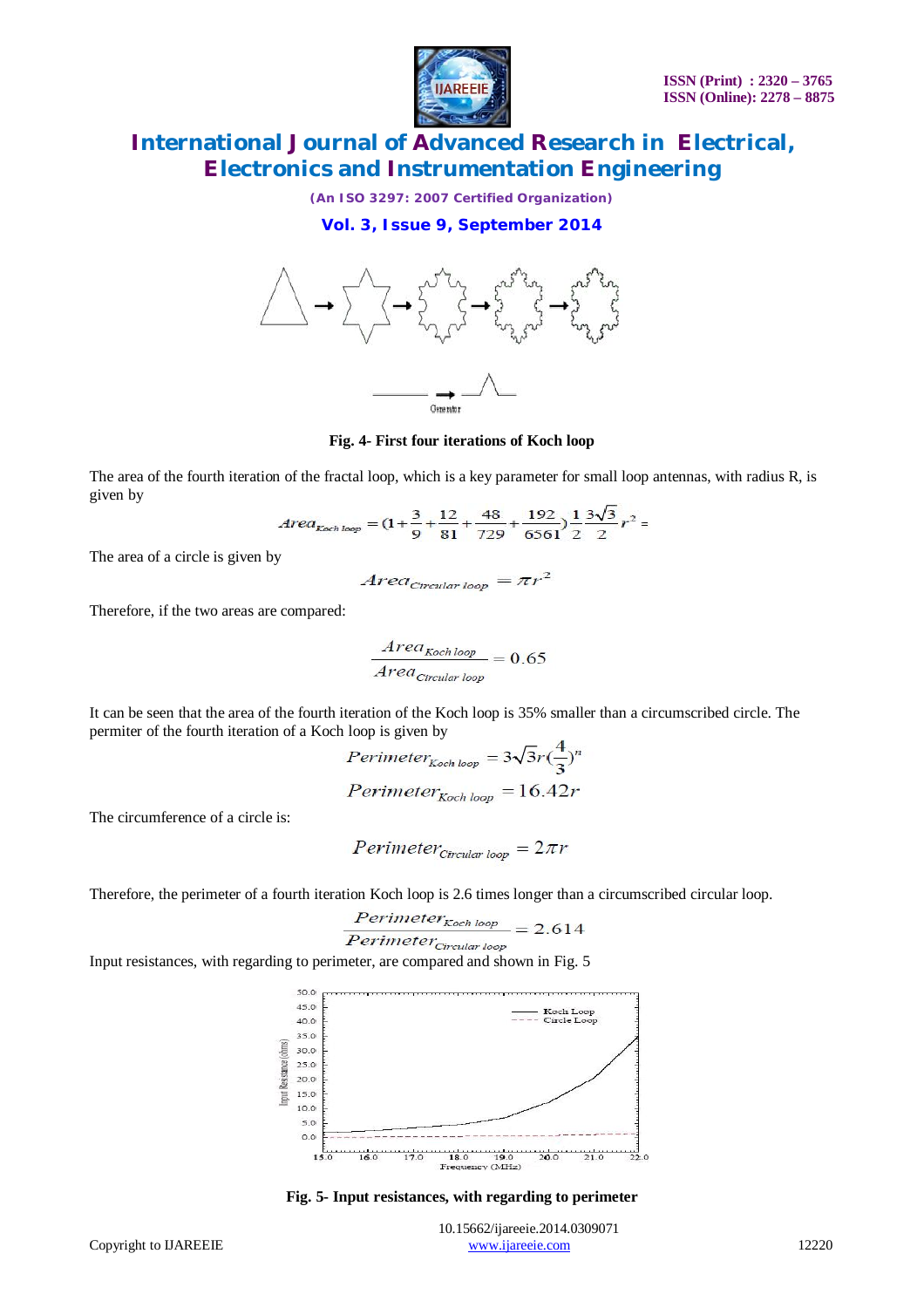

*(An ISO 3297: 2007 Certified Organization)*

### **Vol. 3, Issue 9, September 2014**

#### **VI .MINKOWSKI LOOP**

Minkowski loop (Fig. 6) can be used to reduce the size of the antenna by increasing the efficiency with which it fills up its occupied volume with electrical length. A Minkowski fractal is analyzed, where the perimeter is near one wavelength. Several iterations are compared with a square loop antenna to illustrate the benefits of using fractal antennas



**Fig. 6- First three iterations of Minkowski loop**

Far field patterns for resonant fractal loop antennas for various indentation widths and fractal iterations as computed by the moment method. The pattern cut is orthogonal to the plane of the loop (Fig. 7).



**Fig. 7- Far field patterns for resonant fractal loop antennas**

#### **VII.SIERPINSKI SIEVE**

So far, only the space saving benefits of fractal antennas have been exploited. There is another property of fractals that can be utilized in antenna construction. Fractals have self-similarity in their geometry, which is a feature where a section of the fractal appears the same regardless of how many times the section is zoomed in upon. Self-similarity in the geometry creates effective antennas of different scales. This can lead to multiband characteristic antennas, which is displayed when an antenna operates with a similar performance at various frequencies. The generation of the fractal is shown in Fig. 8. A Sierpinski sieve dipole can be easily compared to a bowtie dipole antenna, which is the generator to create the fractal. The middle third triangle is removed from the bowtie antenna, leaving three equally sized triangles, which are half the height of the original bowtie. The process of removing the middle third is then repeated on each of the new triangles. For an ideal fractal, this process goes on infinite no of times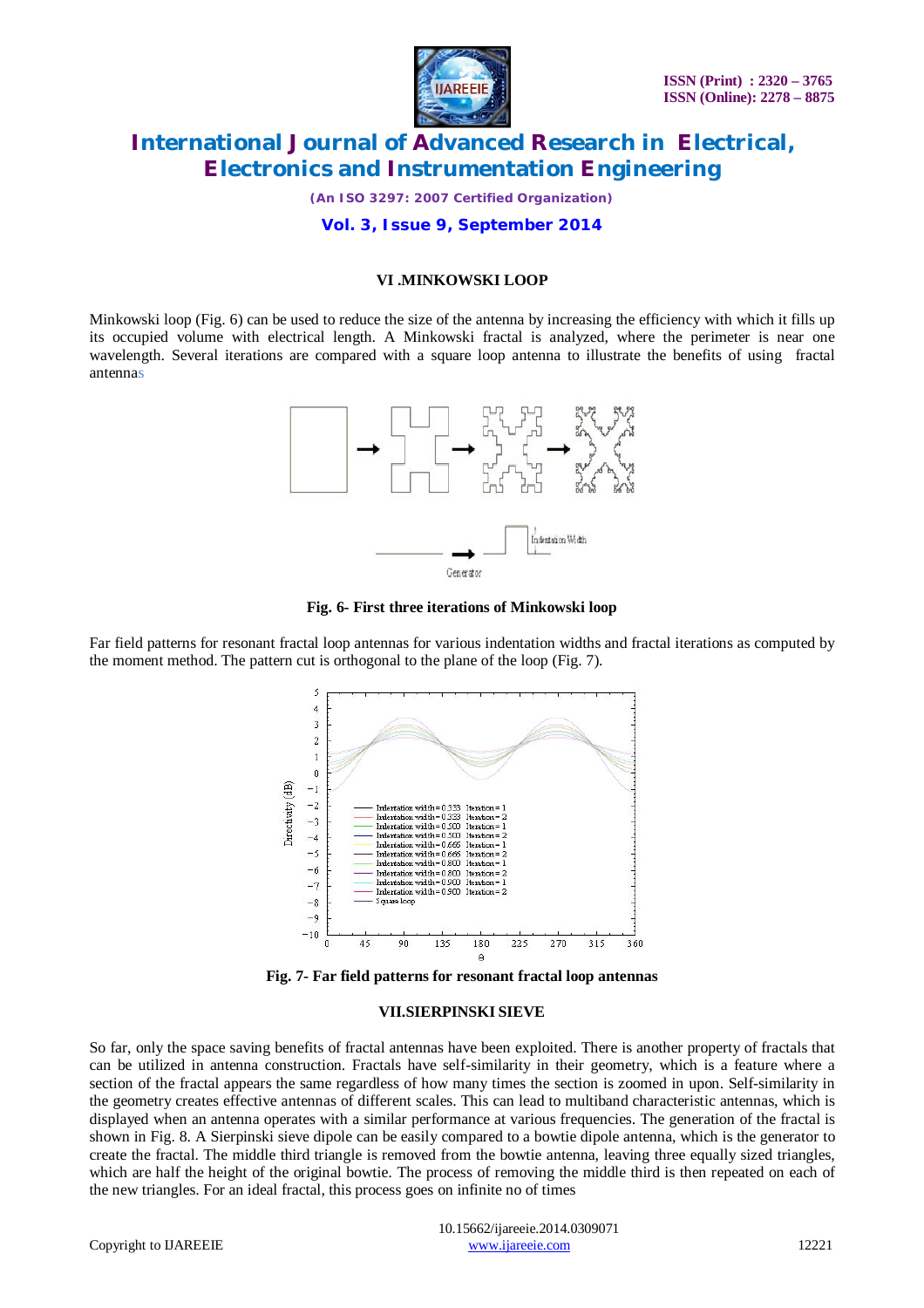

*(An ISO 3297: 2007 Certified Organization)* **Vol. 3, Issue 9, September 2014**



**Fig. 8- Generation of Sierpinski sievemethod for computing reflection coefficient**

The antennas were analyzed using the moment m (Fig. 9).



**Fig. 9- Reflection coefficient compared to frequency**

These three resonances relate to the three sizes of the bowtie antennas and the three self-similar sizes inside the Sierpinski antennas. Each resonance is approximately twice that of the one before. This is what would be intuitively expected knowing that the self-similar features of the geometry are scaled by a two for each iteration. The benefits of the multiband behaviour can be seen in the far field pattern plots for these antennas. The far field patterns for the antennas at their first, second, and third resonance factor of are shown in Fig. 10, and Fig. 11



**Fig. 10- Far field pattern (first resonances)**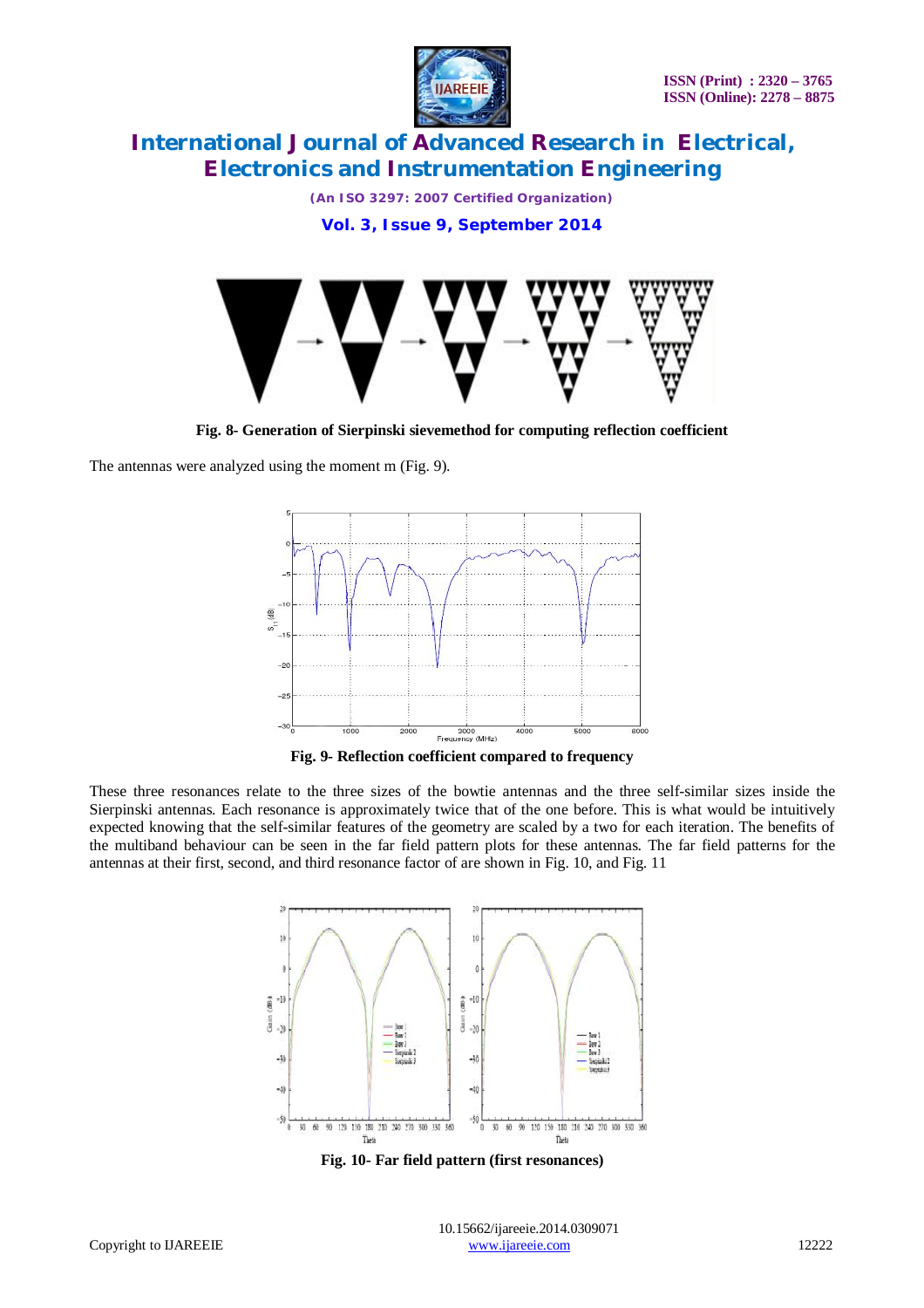

*(An ISO 3297: 2007 Certified Organization)*

### **Vol. 3, Issue 9, September 2014**



**Fig. 11- Far field pattern (second resonances)**

### **VIII APPLICATIONS OF FRACTAL ANTENNAS**

There are many applications that can benefit from fractal antennas. Discussed below are several ideas where fractal antennas can make an real impact. The sudden growth in the wireless communication area has sprung a need for compact integrated antennas. The space saving abilities of fractals to efficiently fill a limited amount of space create distinct advantage of using integrated fractal antennas over Euclidean geometry. Examples of these types of application include personal hand-held wireless devices such as cell phones and other wireless mobile devices such as laptops on wireless LANs and networkable PDAs. Fractal antennas can also enrich applications that include multiband transmissions. This area has many possibilities ranging from dual-mode phones to devices integrating communication and location services such as GPS,the global positioning satellites. Fractal antennas also decrease the area of a resonant antenna, which could lower the radar cross-section (RCS). This benefit can be exploited in military applications where the RCS of the antenna is a very crucial parameter.

#### **IX. LIMITATIONS**

Various limitations are as follows:

- Gain loss
- Complexity
- Numerical limitations
- The benefits begin to diminish after a few iterations

#### **X. CONCLUSION**

Many variations of fractal geometries have been incorporated into the design of antennas. Further work is required to get an understanding of the relationship between the performance of the antenna and the fractal dimension of the geometry that is utilized in its construction. This requires two courses of action. The first course of action requires that many more examples of fractal geometries are applied to antennas. The second crucial course of action is to attain a better understanding of the fractal dimension of the geometries such that correlations can be drawn about this dimension and the performance of the antenna. Also important is that the design of the antenna approaches an ideal fractal as much as possible. Several iterations can be studied to understand the trends that govern the antenna to better understand the physics of the problem

#### **REFERENCES**

- 1. P.Baliarda, J.Romeu, and A.Cardama, "The Koch monopole: A small fractal antenna", IEEE Trans. Antennas and Pro November 2000 ew fractal antennas for compact and versatile telecommunication services", Mvol. 43, pp. 196, January 2000
- 2. Omeu and J.Soler, "Generalized Sierpinski FractalMultiband Antenna", IEEE Trans. Antennas and Propagation 2001 .
- 3. Gianvittorio, Y. Rahmat-Samii, "Fractal Antenovel antenna miniaturization technique, and applications", IEEE Antennas and Propagation Magazine, vol. 44, February 2002
- 4. Douglas Werner, Joshua Petko, Thomas Spence, " Fractal Antennas", Antenna Engineering Handbook .